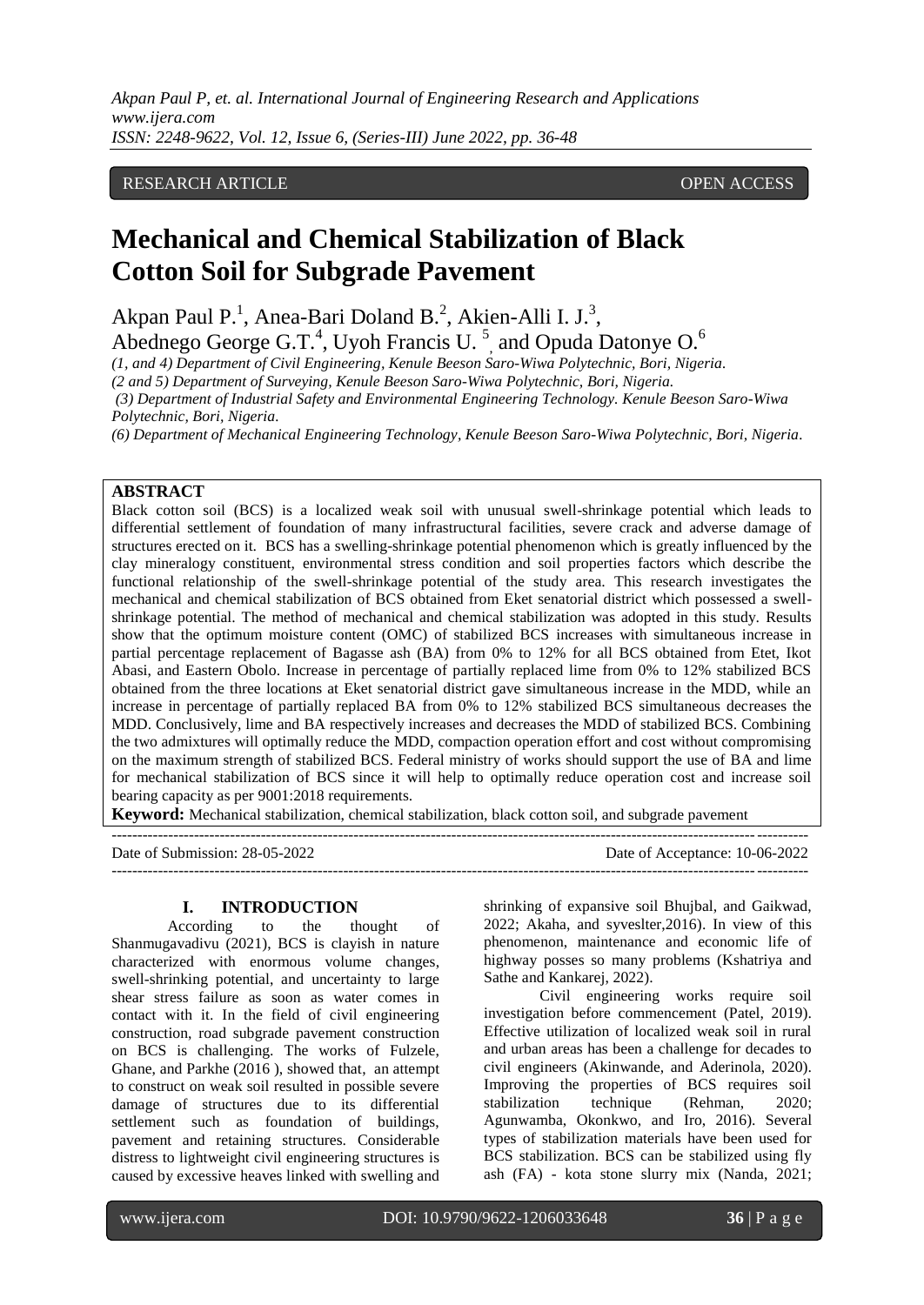Chethan, and Ravi Shankar, 2021). Prudhvi , and Chellaiah, (2022) utilizes the use of salts for stabilization. Majeed, and Tangri (2021) and Garg, Biswas, Kumar, Siddharth, and Singh (2021). utilizes industrial waste for BCS stabilization. BCS can also be stabilized with coal bottom ash (Navagire, Sharma, and Rambabu.2021). Mai-Bade, Chinade, Batari, and Saeed, (2021) and Premkumar, Subha, Sandhiya, and Narayanan, (2021), utilizes lime, cement, E-waste, groundnut shell ash, BA and plantain peel powder, reclaimed asphalt pavement, E-waste, and still mill ore for BCS stabilization.

BCS can be stabilized using mechanical (Kiran, Muhamed, and Jaya, 2019) and chemical (Kumar, Gadekari, Vani., and Mini, 2022) method. This research seeks to carry out mechanical and chemical stabilization on Eket's BCS for subgrade pavement using BA and lime. The specific objectives of this research are to classify the soil, carry out test and check if liquid limit, plastic limit, and compressive strength of the stabilized BCS will increase with increase in bagasse ash and lime.

### **II. MATERIAL AND METHODS**

The materials used in carrying this research include BCS obtained from Ikot abasi, Eastern Obolo, and Eket, disturbed soil collector, and all laboratory equipments required for Atterberg limit, moisture content and compressive test. The soil samples (BCS) were collected from three different locations namely Obok-idem in Eket, Ikot Abasi and Eastern Obolo at Eket senatorial district of Akwa Ibom state, Nigeria, having coordinates of

4°27'57''N 7°37'45''E. The BCS was collected at a depth not less than 150mm from 8 different trial pits of about 4m apart, each using the method of disturbed sampling technique.

The reach of this research study cover stabilization of black cotton soil with inclusion of BA and lime to ascertain the consistency limit, Atterberg limit, strength characteristic such as confined compressive strength(CCS), as well as it suitability as sub-grade pavement in area with seldom socio-economic development of road network.

Atterberg's limit, unconfined compressive strength (UCS) of original soil, and direct shear Test of a black cotton soil with varying percentage of lime and BA were carried out based on the work of Kollu, Nagarajan, Rajarajachozhan,.Sriaadith, and Saravanan, (2021). Sample preparation of BCS, BA, sieve analysis, Atterberg limit, BCS compaction, and BCS chemical content test were carried out based on the thoughts of Kollu, Nagarajan, Rajarajachozhan, Sriaadith, and Saravanan (2021), and Premkumar, Subha, Sandhiya, and Narayanan, (2021). The test results of sieve analysis, liquid and plastic limits are presented in table 2.1 to 2.11 and figure 2.1 to 2.6 below. Photos of sample preparation are presented in appendix A.

### **2.1 Sieve analysis**

The test results obtained for sieve analysis of BCS and LS for Eket, Ikot Abasi and Eastern and Obolo are presented in table 2.1 to 2.4 and Figure 2.1 and 2.2 below.

| <b>Sieve size</b> | <b>Sieve sizes</b> | <b>Mass retained (mm)</b> | $%$ mass | $Cum\%$  | Percentage    |  |  |  |  |  |
|-------------------|--------------------|---------------------------|----------|----------|---------------|--|--|--|--|--|
| (mm)              | (mm)               |                           | retained | mass     | finer 100-col |  |  |  |  |  |
|                   |                    |                           |          | retained |               |  |  |  |  |  |
|                   |                    | $\mathbf{2}$              | 3        |          | 5             |  |  |  |  |  |
| 3.36              | 2.36               | 36.90                     | 7.38     | 7.38     | 92.62         |  |  |  |  |  |
| 2.00              | 2.00               | 29.10                     | 5.82     | 13.20    | 86.80         |  |  |  |  |  |
| 1.180             | 1.18               | 73.00                     | 14.60    | 27.80    | 72.20         |  |  |  |  |  |
| 850               | 0.850              | 36.20                     | 7.24     | 35.04    | 64.96         |  |  |  |  |  |
| 300               | 0.300              | 87.20                     | 17.40    | 52.44    | 47.56         |  |  |  |  |  |
| 212               | 0.212              | 40.20                     | 8.04     | 60.48    | 39.52         |  |  |  |  |  |
| 150               | 0.150              | 20.10                     | 4.02     | 64.50    | 35.50         |  |  |  |  |  |
| 75                | 0.75               | 89.50                     | 17.90    | 82.18    | 17.60         |  |  |  |  |  |
| Receiver          | Pan                | 87.80                     | 17.56    | 82.4     | $\Omega$      |  |  |  |  |  |
| Total             |                    | 500                       |          |          |               |  |  |  |  |  |

**Table 2.1. Particle Size Distribution for Ikot Abasi Black Cotton Soil.**

**Table 2.2. Particle Size Distribution for Eket Black Cotton Soil.**

| Sieve size<br>$(\mathbf{mm})$ | Sieve sizes<br>(mm) | <b>Mass retained</b><br>(mm) | $%$ mass<br>retained | $Cum\%$ mass<br>retained | <b>Percentage</b><br>finer 100-col |
|-------------------------------|---------------------|------------------------------|----------------------|--------------------------|------------------------------------|
|                               |                     |                              |                      |                          |                                    |
| 3.36                          | 2.36                | 36.90                        | 7.38                 | 7.38                     | 92.62                              |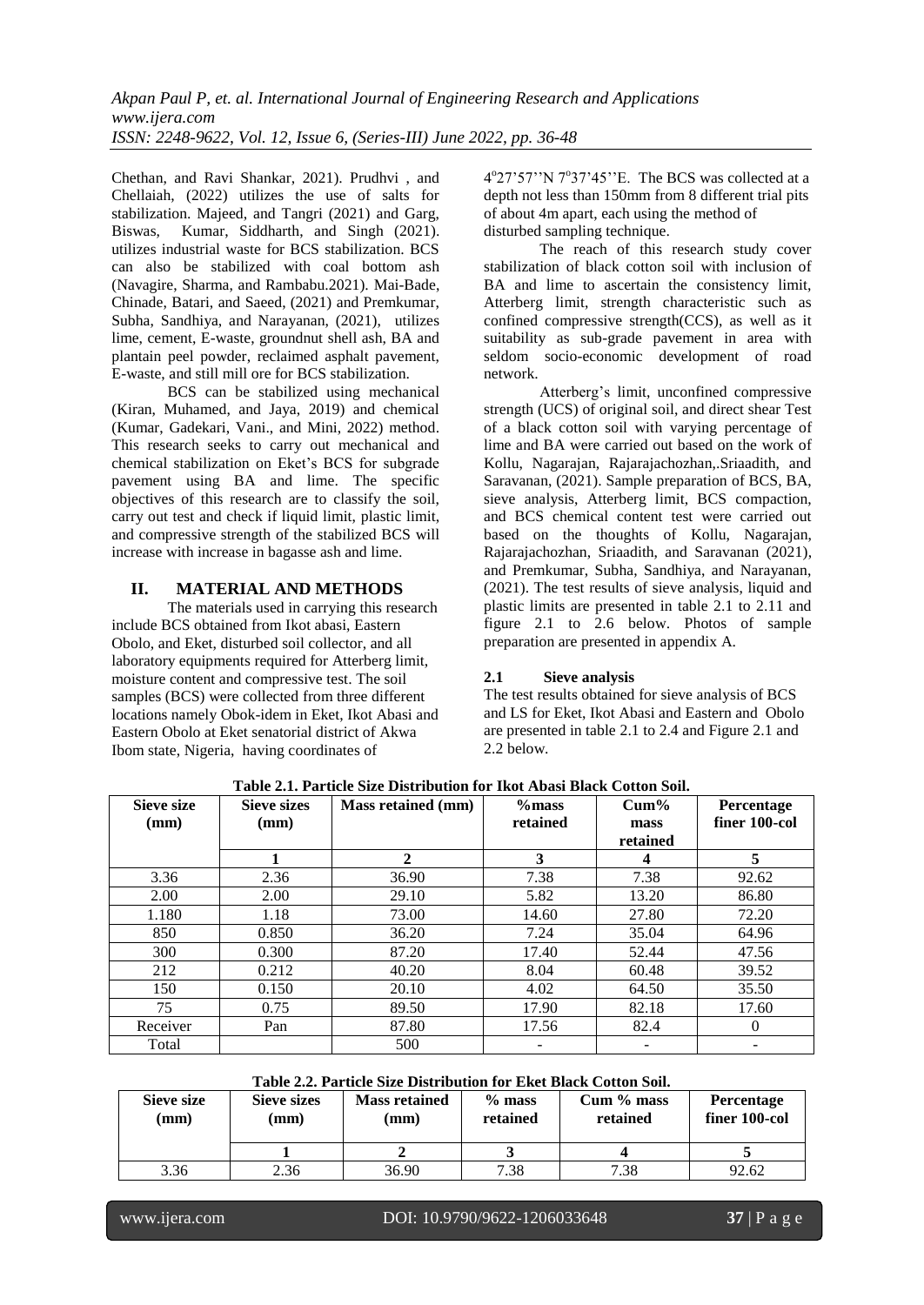*Akpan Paul P, et. al. International Journal of Engineering Research and Applications www.ijera.com*

| 2.00         | 2.00  | 29.10 | 5.82  | 13.20 | 86.80 |
|--------------|-------|-------|-------|-------|-------|
| 1.180        | 1.18  | 73.00 | 14.60 | 27.80 | 72.20 |
| 850          | 0.850 | 36.20 | 7.24  | 35.04 | 64.96 |
| 300          | 0.300 | 87.20 | 17.40 | 52.44 | 47.56 |
| 212          | 0.212 | 40.20 | 8.04  | 60.48 | 39.52 |
| 150          | 0.150 | 20.10 | 4.02  | 64.50 | 35.50 |
| 75           | 0.75  | 89.50 | 17.90 | 82.18 | 17.60 |
| Receiver     | Pan   | 87.80 | 17.56 | 82.4  |       |
| <b>Total</b> |       | 500   |       | -     | -     |

*ISSN: 2248-9622, Vol. 12, Issue 6, (Series-III) June 2022, pp. 36-48*

### **Table 2.2: Particle Size Distribution for Eastern Obolo Black Cotton Soil.**

| <b>Sieve size</b><br>$(\mathbf{mm})$ | <b>Sieve sizes</b><br>(mm) | <b>Mass retained</b><br>(mm) | $%$ mass<br>retained | Cum % mass<br>retained | <b>Percentage</b><br>finer 100-col |
|--------------------------------------|----------------------------|------------------------------|----------------------|------------------------|------------------------------------|
|                                      |                            | $\mathbf{2}$                 | 3                    | 4                      | 5                                  |
| 3.36                                 | 2.36                       | 36.90                        | 7.38                 | 7.38                   | 92.62                              |
| 2.00                                 | 2.00                       | 29.10                        | 5.82                 | 13.20                  | 86.80                              |
| 1.180                                | 1.18                       | 73.00                        | 14.60                | 27.80                  | 72.20                              |
| 850                                  | 0.850                      | 36.20                        | 7.24                 | 35.04                  | 64.96                              |
| 300                                  | 0.300                      | 87.20                        | 17.40                | 52.44                  | 47.56                              |
| 212                                  | 0.212                      | 40.20                        | 8.04                 | 60.48                  | 39.52                              |
| 150                                  | 0.150                      | 20.10                        | 4.02                 | 64.50                  | 35.50                              |
| 75                                   | 0.75                       | 89.50                        | 17.90                | 82.18                  | 17.60                              |
| Receiver                             | Pan                        | 87.80                        | 17.56                | 82.4                   | $\Omega$                           |
| Total                                |                            | 500                          |                      |                        |                                    |

### **Table2.4. Particle Size Distribution for lateritic soil**

| Sieve size<br>(mm) | <b>Sieve sizes</b><br>$(\mathbf{mm})$ | <b>Mass retained</b><br>(mm) | $%$ mass<br>retained | Cum % mass<br>retained | Percentage<br>finer |
|--------------------|---------------------------------------|------------------------------|----------------------|------------------------|---------------------|
|                    | Col <sub>2</sub>                      | Col <sub>3</sub>             | Col <sub>4</sub>     | Col 5                  | Col 6               |
| 2.36               | 2.36                                  | 0.90                         | 0.18                 | 0.18                   | 99.82               |
| 2.00               | 2.00                                  | 0.20                         | 0.04                 | 0.22                   | 99.79               |
| 1.180              | 1.180                                 | 2.70                         | 0.54                 | 0.76                   | 99.24               |
| 850                | 0.850                                 | 4.00                         | 0.80                 | 1.56                   | 98.44               |
| 300                | 0.300                                 | 99.00                        | 19.80                | 21.36                  | 79.64               |
| $212 \mu m$        | 0.121                                 | 242.00                       | 48.40                | 69.76                  | 30.24               |
| 150                | 0.150                                 | 62.10                        | 12.42                | 82.18                  | 17.82               |
| 75                 | 0.075                                 | 81.70                        | 16.28                | 98.46                  | 1.54                |
| Receiver           | Pan                                   | 19.70                        | 1.72                 | 100.0                  | $\Omega$            |
|                    |                                       | 500                          |                      |                        |                     |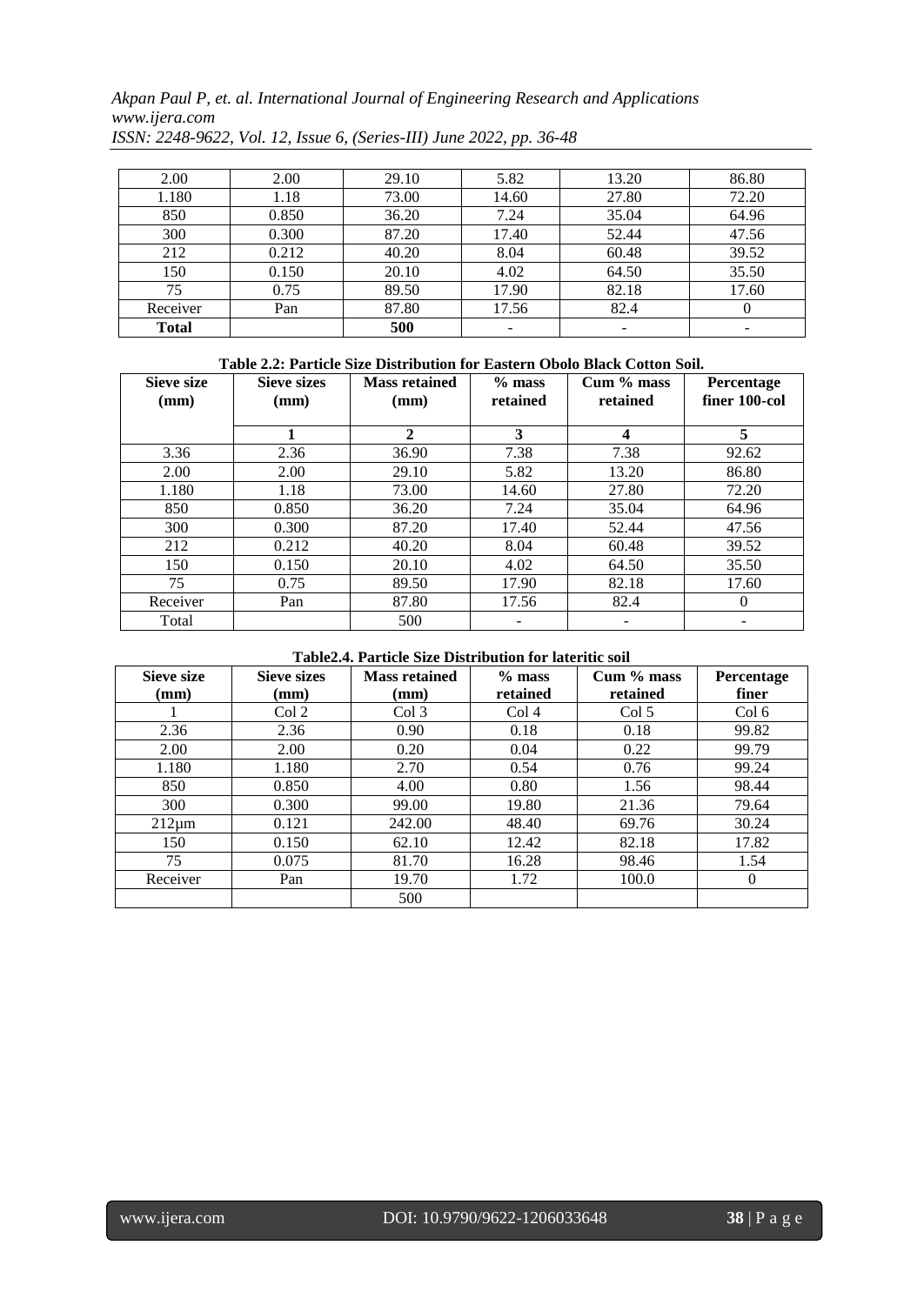

**Figure 2.1: showing the percentage passing versus particle size of black cotton soil from three locations selected in Eket senatorial district of Akwa Ibom State**.



**Figure 2.2: showing the percentage passing versus particle size of lateritic soil**

### **2.2 Liquid and plastic limit**

The test results of the liquid limit (LL) and plastic limit (PL) of BCS and LS for Eket, Ikot Abasi and Eastern Oblolo are presented in table 2.5 to 2.10 and Figure 2.3 and 2.5 below

|  | Table 2.5. Test result of LL of BCS from Ikot Abasi location |
|--|--------------------------------------------------------------|
|  |                                                              |

| <b>Can No</b> | Empty can<br>weight $(m1)$ | <b>Type</b> | Empty can<br>+ wet soil<br>(m3) | Empty<br>can<br>$+drv$<br>soil<br>$(m2)$ $(m2)$ | <b>Blows</b> | Water<br>content<br>fraction | $\frac{6}{9}$ |
|---------------|----------------------------|-------------|---------------------------------|-------------------------------------------------|--------------|------------------------------|---------------|
|               |                            |             |                                 |                                                 | 6            |                              |               |
|               | 16.80g                     | MW2         | 24.78g                          | 21.40g                                          | 25           | 0.734                        | 73.4          |
|               | 16.60 <sub>g</sub>         | E7          | 21.20g                          | 19.50                                           | 30           | 0.586                        | 58.6          |
|               | 16.50 <sub>g</sub>         | <b>RHA</b>  | 21.70g                          | 21.20g                                          | 35           | 0.581                        | 58.1          |
| Average       |                            |             |                                 |                                                 |              |                              | 63.36         |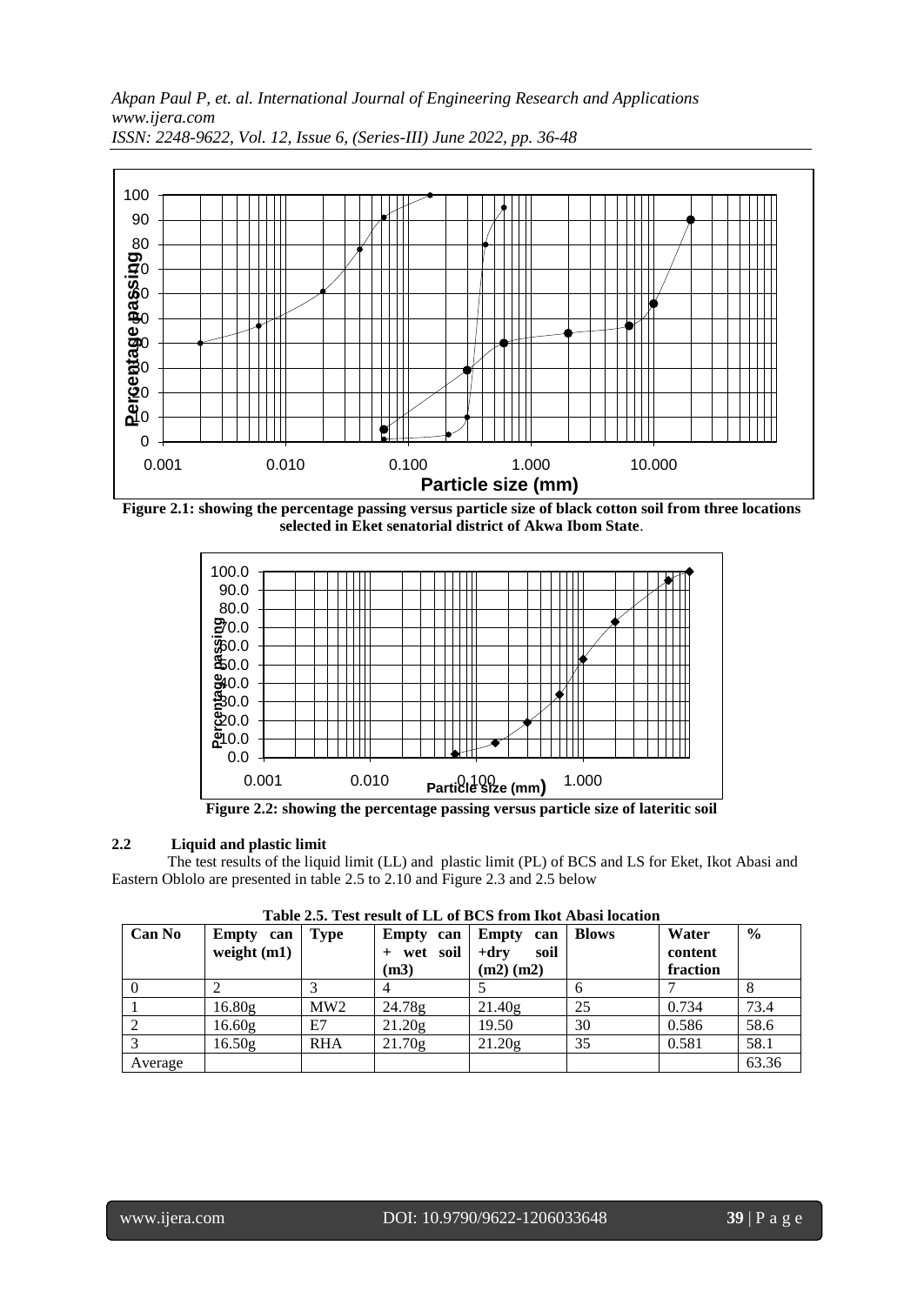|             | Table 2.6: Test result of PL for BCS from Ikot Abasi Location |                     |  |
|-------------|---------------------------------------------------------------|---------------------|--|
| $        -$ | $       -$                                                    | $- - - - - - - - -$ |  |

| <b>CAN NO</b>  | <b>WEIGHT</b><br><b>EMPTY</b><br><b>CAN</b> | <b>WEIGHT OF</b><br><b>EMPTY</b><br>$CAN + WET$<br><b>SOIL</b> | <b>WEIGHT OF</b><br>$EMPTY CAN +$<br><b>DRY SOIL</b> | <b>MOISTURE</b><br><b>CONTENT</b><br><b>FRACTION</b> | <b>MOISTURE</b><br><b>CONTENT</b><br>$\frac{0}{0}$ |
|----------------|---------------------------------------------|----------------------------------------------------------------|------------------------------------------------------|------------------------------------------------------|----------------------------------------------------|
|                |                                             |                                                                |                                                      |                                                      |                                                    |
| $R_4$          | 16.6                                        | 31.6                                                           | 27.6                                                 | 0.4158                                               | 41.6                                               |
| $M_{w2}$       | 16.8                                        | 30.0                                                           | 26.6                                                 | 0.251                                                | 25.1                                               |
| <b>AVERAGE</b> |                                             |                                                                |                                                      |                                                      | 33.35                                              |

### **Table 2.6: Test Result of LL for BCS from Eket location**

| <b>Can No</b> | Empty can<br>weight $(m1)$ | <b>Type</b> | Empty can<br>wet soil<br>(m3) | Empty<br>can<br>$+dry$<br>soil<br>$(m2)$ $(m2)$ | <b>Blows</b> | Water<br>content<br>fraction | $\frac{6}{6}$ |
|---------------|----------------------------|-------------|-------------------------------|-------------------------------------------------|--------------|------------------------------|---------------|
|               |                            |             |                               |                                                 | o            |                              |               |
|               | 16.80 <sub>g</sub>         | MW2         | 24.78g                        | 21.40g                                          | 25           | 0.724                        | 72.4          |
|               | 16.60 <sub>g</sub>         | E7          | 21.20g                        | 19.50                                           | 30           | 0.586                        | 59.6          |
|               | 16.50 <sub>g</sub>         | <b>RHA</b>  | 21.70g                        | 21.20g                                          | 35           | 0.581                        | 57.2          |
| Average       |                            |             |                               |                                                 |              |                              | 63.06         |

### **Table 2.7: Test Result of PL for BCS from Eket location**

| <b>CAN NO</b>  | <b>WEIGHT</b><br><b>EMPTY</b><br><b>CAN</b> | Tuble 2010 Test result of T D for Design Distribution<br><b>WEIGHT OF</b><br><b>EMPTY</b><br>$CAN + WET SOL$ | <b>WEIGHT OF</b><br>$EMPTY CAN +$<br><b>DRY SOIL</b> | <b>MOISTURE</b><br><b>CONTENT</b><br><b>FRACTION</b> | <b>MOISTURE</b><br><b>CONTENT</b><br>$\frac{0}{0}$ |
|----------------|---------------------------------------------|--------------------------------------------------------------------------------------------------------------|------------------------------------------------------|------------------------------------------------------|----------------------------------------------------|
|                |                                             |                                                                                                              |                                                      |                                                      |                                                    |
| $\rm R_{4}$    | 16.6                                        | 31.6                                                                                                         | 27.6                                                 | 0.4158                                               | 42.6                                               |
| $M_{w2}$       | 16.8                                        | 30.0                                                                                                         | 26.6                                                 | 0.251                                                | 24.1                                               |
| <b>AVERAGE</b> |                                             |                                                                                                              |                                                      |                                                      | 32.35                                              |

### **Table 2.8: Test Result of LL for BCS from Eastern Obolo location**

| <b>Can No</b> | Empty can          | <b>Type</b> | Empty can  | <b>Empty</b><br>can | <b>Blows</b> | Water    | $\%$ |
|---------------|--------------------|-------------|------------|---------------------|--------------|----------|------|
|               | weight $(m1)$      |             | + wet soil | $+drv$<br>soil      |              | content  |      |
|               |                    |             | (m3)       | $(m2)$ $(m2)$       |              | fraction |      |
|               |                    |             |            |                     | 6            |          | ⋀    |
|               | 16.80 <sub>g</sub> | MW2         | 24.78g     | 21.40g              | 25           | 0.714    | 71.4 |
|               | 16.60 <sub>g</sub> | E7          | 21.20g     | 19.50               | 30           | 0.566    | 56.6 |
|               | 16.50 <sub>g</sub> | <b>RHA</b>  | 21.70g     | 21.20g              | 35           | 0.571    | 57.1 |
| Average       |                    |             |            |                     |              |          | 61.7 |

### **Table 2.9: Test Result of PL for BCS from Eastern Obolo location**

| <b>CAN NO</b>  | <b>WEIGHT</b><br><b>EMPTY</b><br><b>CAN</b> | <b>WEIGHT OF</b><br><b>EMPTY</b><br>$CAN + WET$<br><b>SOIL</b> | <b>WEIGHT OF</b><br><b>EMPTY CAN +</b><br><b>DRY SOIL</b> | <b>MOISTURE</b><br><b>CONTENT</b><br><b>FRACTION</b> | <b>MOISTURE</b><br><b>CONTENT</b><br>$\frac{0}{0}$ |
|----------------|---------------------------------------------|----------------------------------------------------------------|-----------------------------------------------------------|------------------------------------------------------|----------------------------------------------------|
|                |                                             |                                                                |                                                           |                                                      |                                                    |
| $\rm R_4$      | 16.6                                        | 31.6                                                           | 27.6                                                      | 0.4158                                               | 42.6                                               |
| $M_{w2}$       | 16.8                                        | 30.0                                                           | 26.6                                                      | 0.251                                                | 26.1                                               |
| <b>AVERAGE</b> |                                             |                                                                |                                                           |                                                      | 34.35                                              |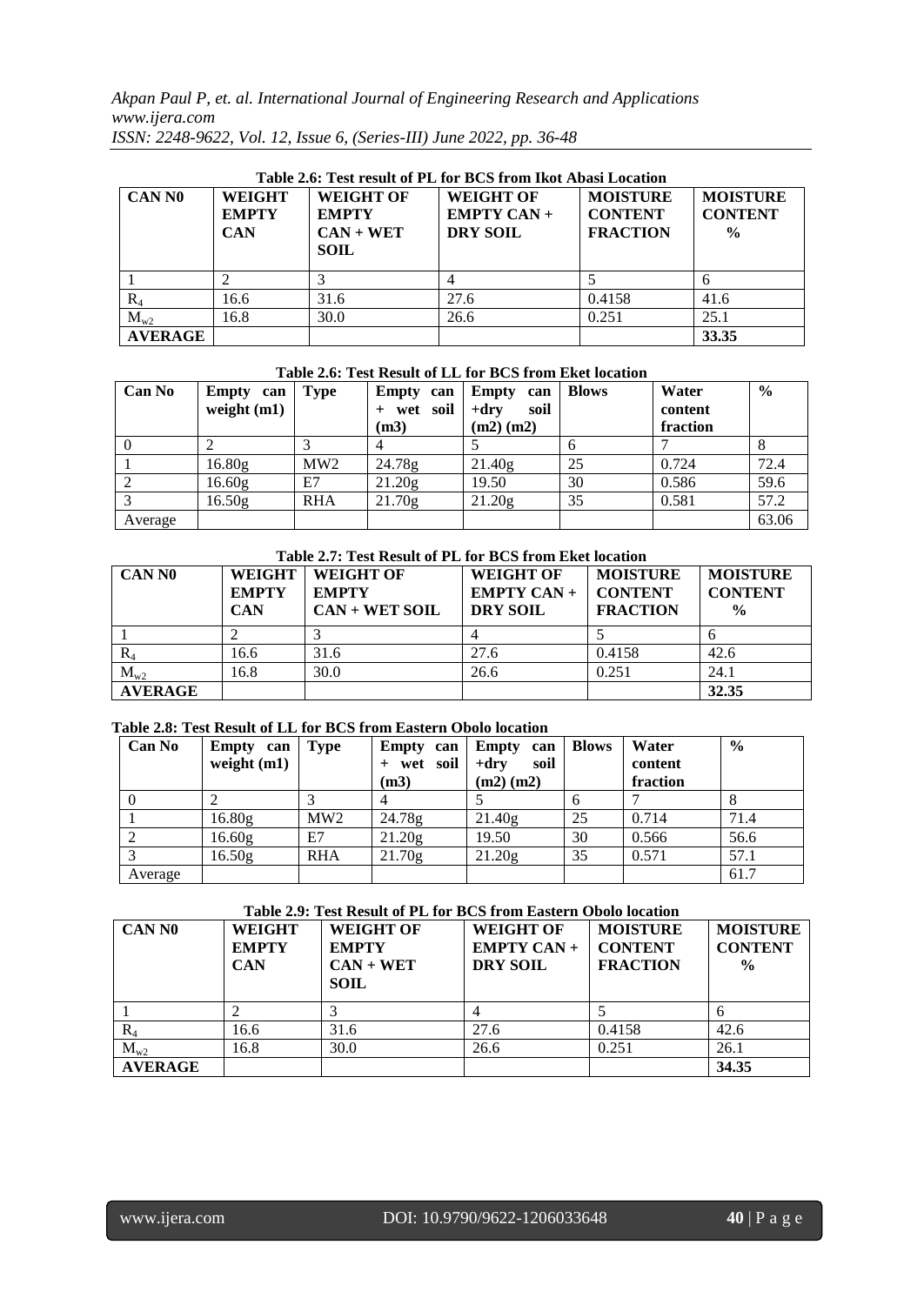|         | Table 2.10. Engula Emilit of fateflue boll for comparison |                 |                   |                   |              |          |       |  |  |  |  |
|---------|-----------------------------------------------------------|-----------------|-------------------|-------------------|--------------|----------|-------|--|--|--|--|
| Can NO  | Empty<br>can                                              | Types           | Empty             | Empty<br>can      | <b>Blows</b> | Water    | $\%$  |  |  |  |  |
|         | weight $(m1)$                                             |                 | $can+$<br>wet     | $+$ soil<br>dry   |              | content  |       |  |  |  |  |
|         |                                                           |                 | soil $(m3)$       | (m2)              |              | fraction |       |  |  |  |  |
|         |                                                           |                 |                   |                   |              |          | 8     |  |  |  |  |
|         | 16.90g                                                    | Db              | 31.80g            | 27.70g            | 25           | 0.379    | 37.96 |  |  |  |  |
|         | 16.8 <sub>g</sub>                                         | RA <sub>2</sub> | 34.0 <sub>g</sub> | 34.0              | 30           | 0.344    | 34.38 |  |  |  |  |
|         | 16.7 <sub>g</sub>                                         | $RH_4$          | 43.0 <sub>g</sub> | 43.0 <sub>g</sub> | 35           | 0.321    | 32.16 |  |  |  |  |
| Average |                                                           |                 |                   |                   |              |          | 31.3  |  |  |  |  |

**Table 2.10. Liquid Limit of lateritic Soil for comparison**



F**igure 2.3. LL of Ikot Abasi BCS**



**Figure 2.4. LL of Eket local government area BCS**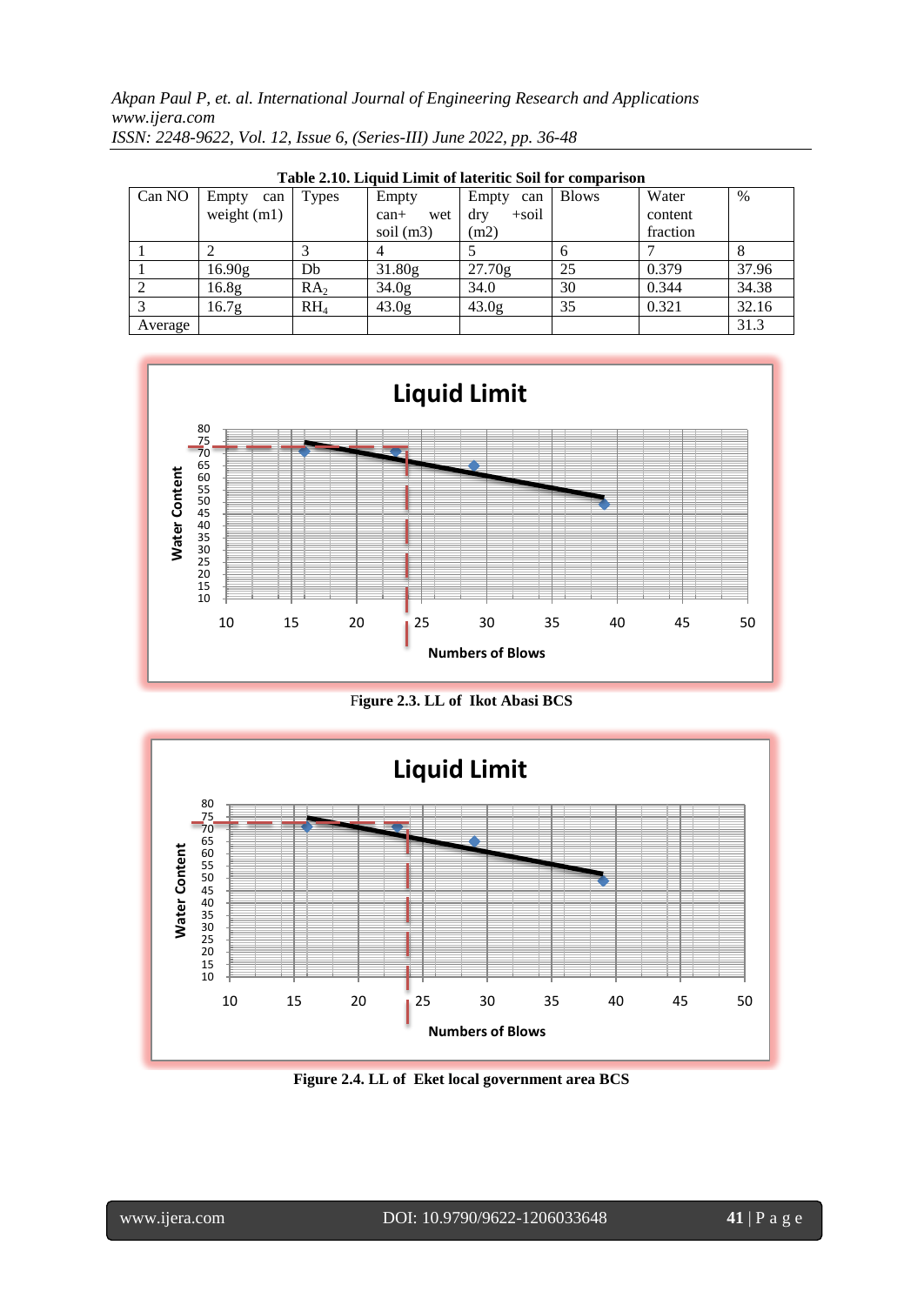

**Figure 2.5: LL of Eastern Obolo BCS**

### **III. RESULTS AND DISCUSSION**

The results of the compressive strength and Atterberg limit test are presented and discussed bellow

### **3.2 Compressive strength**

The test results of the OMC and MDD of BCS obtained from Eket, Ikot Abasi and Eastern Oblolo are presented in table 2.1 to 2.5below

| iocation           |        |        |                                   |        |         |         |  |  |  |
|--------------------|--------|--------|-----------------------------------|--------|---------|---------|--|--|--|
| <b>BAGASSE ASH</b> |        |        | <b>OPTIMUM MOISTURE CONTENT %</b> |        |         |         |  |  |  |
| % CONTENT          |        |        |                                   |        |         |         |  |  |  |
|                    | 2%Lime | 4%Lime | 6%Lime                            | 8%Lime | 10%Lime | 12%Lime |  |  |  |
|                    | 16.50  | 17.90  | 18.24                             | 20.39  | 21.32   | 22.01   |  |  |  |
|                    | 16.80  | 17.97  | 18.41                             | 20.56  | 22.71   | 24.16   |  |  |  |
| $\overline{4}$     | 17.71  | 18.30  | 18.91                             | 21.24  | 25.04   | 27.96   |  |  |  |
| 6                  | 18.14  | 19.69  | 20.85                             | 21.63  | 25.82   | 28.74   |  |  |  |
| 8                  | 19.58  | 20.48  | 21.66                             | 22.08  | 26.24   | 29.22   |  |  |  |
| 10                 | 20.23  | 21.29  | 22.39                             | 22.63  | 26.48   | 29.46   |  |  |  |
| 12                 | 20.81  | 21.71  | 22.71                             | 23.05  | 26.82   | 29.80   |  |  |  |

#### **Table 3.1. Variations of OMC with increase in BA and lime content in BCS obtained from Ikot Abasi location**

### **Discussion of Table 3.1**

- i. Table 3.1 is a tabulated result of the OMC of varying percentages of BA and lime stabilized BCS obtained from Ikot Abasi location.
- ii. The result showed that an increase in percentage of BA and lime from 0% to 12% results in simultaneous increase in OMC of the stabilized BCS obtained from Ikot Abasi

| Table 3.2: Variations of MLDD with increase in BA content in BCS obtained from IKOt Abasi Tocation |        |            |                            |        |         |         |  |  |
|----------------------------------------------------------------------------------------------------|--------|------------|----------------------------|--------|---------|---------|--|--|
| <b>BAGASSE ASH</b>                                                                                 |        |            | <b>MAXIMUM DRY DENSITY</b> |        |         |         |  |  |
| % CONTENT                                                                                          |        | $(KG/M^3)$ |                            |        |         |         |  |  |
|                                                                                                    | 2%Lime | 4%Lime     | 6%Lime                     | 8%Lime | 10%Lime | 12%Lime |  |  |
|                                                                                                    | 1661   | 1777       | 1891                       | 2199   | 2351    | 2429    |  |  |
|                                                                                                    | 1634   | 1771       | 1875                       | 2132   | 2362    | 2489    |  |  |
|                                                                                                    | 1612   | 1759       | 1805                       | 2084   | 2262    | 2324    |  |  |
|                                                                                                    | 1584   | 1742       | 1783                       | 2022   | 2301    | 2409    |  |  |
|                                                                                                    | 1551   | 1708       | 1724                       | 1996   | 2153    | 2208    |  |  |

**Table 3.2: Variations of MDD with increase in BA content in BCS obtained from Ikot Abasi location**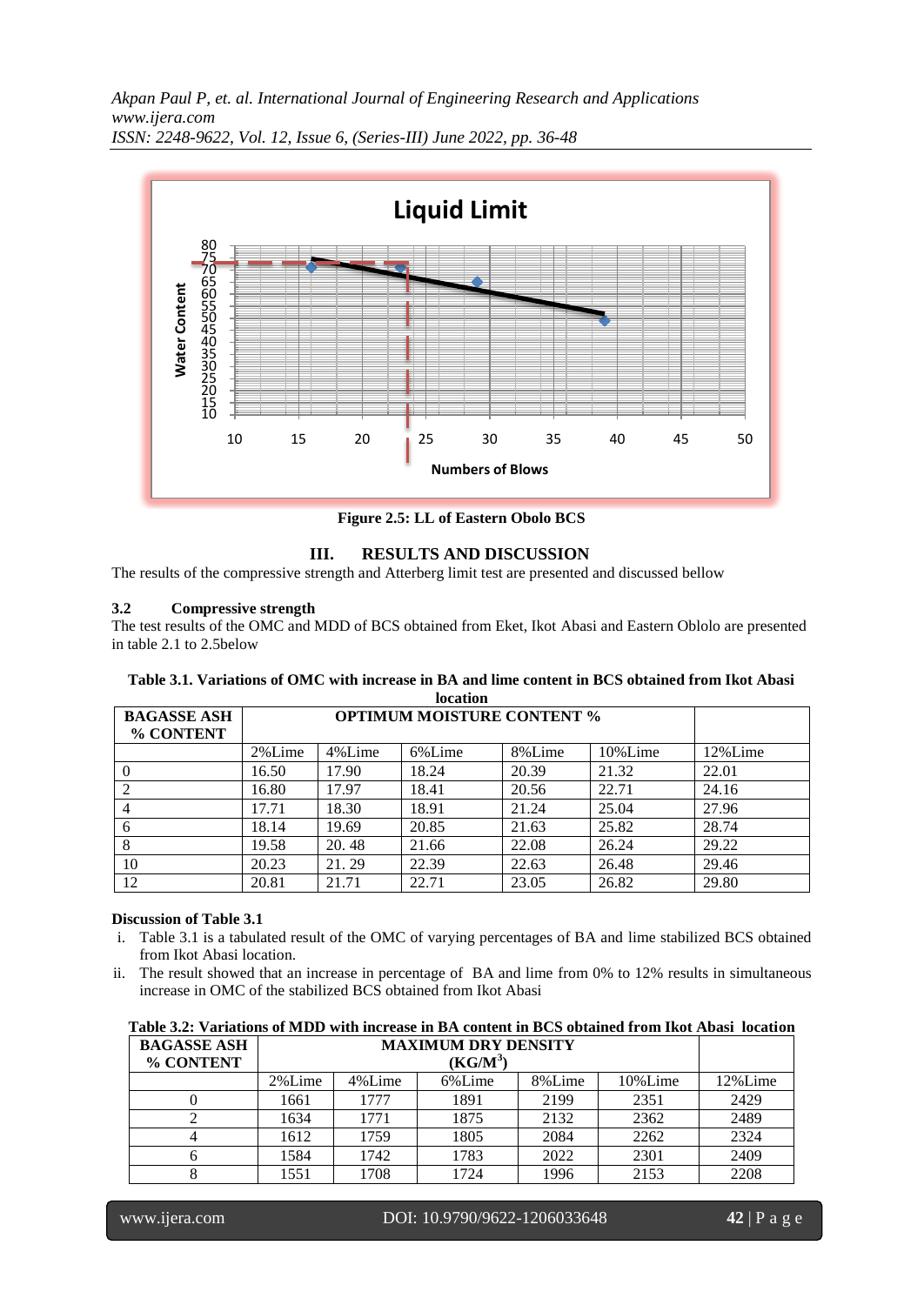### *Akpan Paul P, et. al. International Journal of Engineering Research and Applications www.ijera.com*

|         | $\sim$<br>1 J J J     | 1691                | !702 | 197  | 2099 | 2199<br><u> 4177</u> |
|---------|-----------------------|---------------------|------|------|------|----------------------|
| $\cdot$ | $\epsilon$ 00<br>1503 | $\sim$ $-1$<br>10/1 | 1689 | 1954 | 2049 | 2189                 |

*ISSN: 2248-9622, Vol. 12, Issue 6, (Series-III) June 2022, pp. 36-48*

### **Discussion of Table 3.2**

- i. Table 3.2 is a tabulated result of the MDD of varying percentages of BA and lime stabilized BCS obtained from Ikot Abasi location.
- ii. The result showed that increase in percentage of lime from 0% to 12% partial replacement of stabilized BCS will result in simultaneous increase in MDD.
- iii. The result also showed that increase in percentage of BA from 0% to 12% partial replacement of stabilized BCS will result in simultaneous decrease in MDD.

| Table 3.3. Variations of OMC with increase in BA and lime content in BCS obtained from Eket location |                    |                  |                                   |                             |  |  |   |  |  |
|------------------------------------------------------------------------------------------------------|--------------------|------------------|-----------------------------------|-----------------------------|--|--|---|--|--|
|                                                                                                      | <b>BAGASSE ASH</b> |                  | <b>OPTIMUM MOISTURE CONTENT %</b> |                             |  |  |   |  |  |
|                                                                                                      | % CONTENT          |                  |                                   |                             |  |  |   |  |  |
|                                                                                                      |                    | $\sim \sim \sim$ | $\cdots$                          | $\sim$ $\sim$ $\sim$ $\sim$ |  |  | . |  |  |

| 70 CONTENT |        |        |        |        |         |          |
|------------|--------|--------|--------|--------|---------|----------|
|            | 2%Lime | 4%Lime | 6%Lime | 8%Lime | 10%Lime | 12% Lime |
|            | 10.50  | 20.65  | 23.24  | 26.44  | 29.32   | 32.01    |
|            | 13.80  | 21.97  | 23.41  | 26.56  | 29.71   | 32.16    |
|            | 17.71  | 22.30  | 24.91  | 27.24  | 30.04   | 32.96    |
| 6          | 18.14  | 23.69  | 25.85  | 27.63  | 30.82   | 33.14    |
|            | 19.58  | 24.48  | 26.66  | 28.08  | 31.24   | 33.22    |
| 10         | 20.23  | 25.29  | 26.39  | 28.63  | 31.48   | 32.46    |
| 12         | 20.81  | 21.71  | 26.71  | 29.05  | 31.82   | 33.8     |

#### **Discussion of Table 3.3**

- i. Table 3.3 is a tabulated result of the OMC of varying percentages of BA and Lime stabilized BCS obtained from Eket location.
- ii. table 3.3 showed that an increase in percentage of BA and lime from 0% to 12% results in simultaneous increase in OMC of the stabilized BCS obtained from Eket

| <b>BAGASSE ASH</b> |        | <b>MAXIMUM DRY DENSITY</b> |            |        |         |         |  |  |  |
|--------------------|--------|----------------------------|------------|--------|---------|---------|--|--|--|
| % CONTENT          |        |                            | $(KG/M^3)$ |        |         |         |  |  |  |
|                    | 2%Lime | 4%Lime                     | 6%Lime     | 8%Lime | 10%Lime | 12%Lime |  |  |  |
| 0                  | 1671   | 1767                       | 1881       | 2179   | 2361    | 2459    |  |  |  |
|                    | 1634   | 1771                       | 1875       | 2132   | 2362    | 2489    |  |  |  |
| 4                  | 1612   | 1759                       | 1805       | 2084   | 2262    | 2324    |  |  |  |
| 6                  | 1584   | 1742                       | 1783       | 2022   | 2301    | 2409    |  |  |  |
| 8                  | 1551   | 1708                       | 1724       | 1996   | 2153    | 2208    |  |  |  |
| 10                 | 1533   | 1691                       | 1702       | 1971   | 2099    | 2199    |  |  |  |
| 12                 | 1503   | 1671                       | 1689       | 1954   | 2049    | 2189    |  |  |  |

## **Table 3.4. Variations of MDD with increase in BA content in BCS obtained from Eket location**

#### **Discussion of Table 3.4**

- i. Table 3.4 is a tabulated result of the MDD of varying percentages of BA and Lime stabilized BCS obtained from Eket location.
- ii. The result showed that an increase in partial percentage replacement of lime from 0% to 12% results in simultaneous increase in MDD of the stabilized BCS obtained from Eket location.
- iii. The result equally showed that an increase in partial percentage replacement of BA from 0% to 12% results in simultaneous decrease in MDD of the stabilized BCS obtained from Eket location.

**Table 3.5. Variations of OMC with increase in BA and lime content in BCS obtained from Eastern Obolo location**

| <b>BAGASSE ASH</b><br>% CONTENT |        | <b>OPTIMUM MOISTURE CONTENT %</b> |        |        |         |         |  |  |  |
|---------------------------------|--------|-----------------------------------|--------|--------|---------|---------|--|--|--|
|                                 | 2%Lime | 4%Lime                            | 6%Lime | 8%Lime | 10%Lime | 12%Lime |  |  |  |
|                                 | 10.50  | 20.65                             | 23.24  | 26.44  | 29.32   | 32.01   |  |  |  |
|                                 | 13.80  | 21.97                             | 23.41  | 26.56  | 29.71   | 32.16   |  |  |  |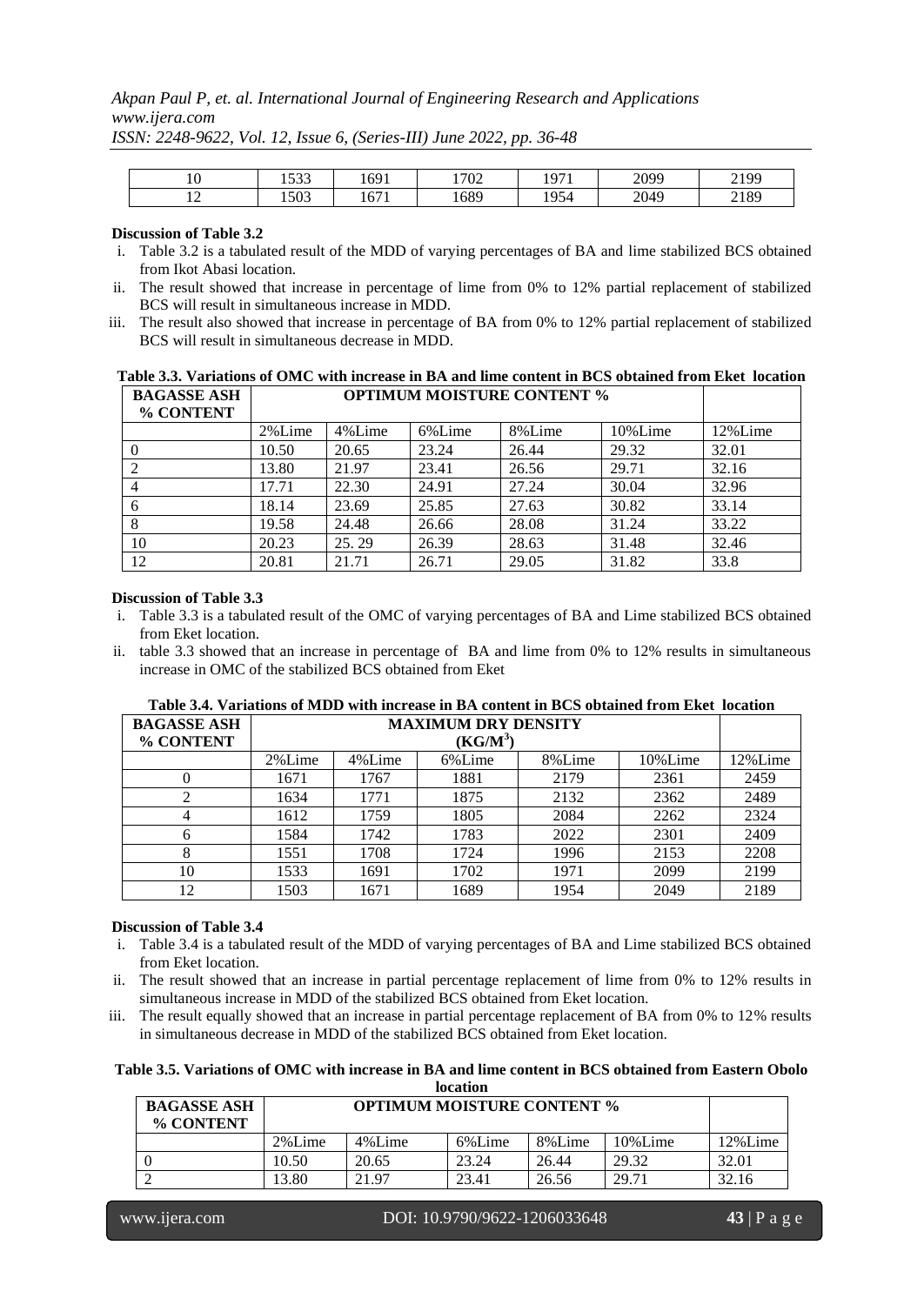*Akpan Paul P, et. al. International Journal of Engineering Research and Applications www.ijera.com*

|    | 17.71 | 22.30 | 24.91 | 27.24 | 30.04 | 32.96 |
|----|-------|-------|-------|-------|-------|-------|
|    | 18.14 | 23.69 | 25.85 | 27.63 | 30.82 | 33.14 |
|    | 19.58 | 24.48 | 26.66 | 28.08 | 31.24 | 33.22 |
| 10 | 20.23 | 25.29 | 26.39 | 28.63 | 31.48 | 32.46 |
| 12 | 20.81 | 21.71 | 26.71 | 29.05 | 31.82 | 33.8  |

*ISSN: 2248-9622, Vol. 12, Issue 6, (Series-III) June 2022, pp. 36-48*

#### **Discussion of Table 3.5**

- i. Table 3.5 is a tabulated result of the OMC of varying percentages of BA and Lime stabilized BCS obtained from Eastern Obolo location.
- ii. The result showed that an increase in partial percentage replacement of BA and lime from 0% to 12% results in simultaneous increase in OMC of the stabilized BCS obtained from Eastern Obolo

|                                                                                                         | Table 3.6: Variations of MDD with increase in BA content in BCS obtained from Eastern Oblolo location |  |
|---------------------------------------------------------------------------------------------------------|-------------------------------------------------------------------------------------------------------|--|
| $\Gamma$ D $\Lambda$ $\Gamma$ $\Lambda$ $\Gamma$ $\Gamma$ $\Gamma$ $\Lambda$ $\Gamma$ $\Gamma$ $\Gamma$ | MA VIMINA DDV DEMCHRY                                                                                 |  |

| <b>BAGASSE ASH</b> | <b>MAXIMUM DRY DENSITY</b><br>$(KG/M^3)$ |        |        |        |         |         |
|--------------------|------------------------------------------|--------|--------|--------|---------|---------|
| % CONTENT          |                                          |        |        |        |         |         |
|                    | 2%Lime                                   | 4%Lime | 6%Lime | 8%Lime | 10%Lime | 12%Lime |
|                    | 16.71                                    | 17.67  | 18.81  | 21.79  | 23.61   | 24.59   |
|                    | 16.34                                    | 17.71  | 18.75  | 21.32  | 23.62   | 24.89   |
|                    | 16.12                                    | 17.59  | 18.05  | 20.84  | 22.62   | 23.24   |
| 6                  | 15.84                                    | 17.42  | 17.83  | 20.22  | 23.01   | 24.09   |
|                    | 15.51                                    | 17.08  | 17.24  | 19.96  | 21.53   | 22.08   |
| 10                 | 15.33                                    | 16.91  | 17.02  | 19.71  | 20.99   | 21.99   |
| 12                 | 15.03                                    | 16.71  | 16.89  | 19.54  | 20.49   | 21.89   |

### **Discussion of Table 3.6**

- i. Table 3.6 is a tabulated result of the MDD of varying percentages of BA and Lime stabilized BCS obtained from Eastern Obolo location.
- ii. table 3.6 showed that an increase in partial percentage replacement of BA from 0% to 12% results in simultaneous decrease in MDD of the stabilized BCS obtained from Eastern Obolo.
- iii. The result also showed that an increase in partial percentage replacement of lime from 0% to 12% results in a simultaneous increase MDD of the stabilized BCS obtained from Eastern Obolo.

| S/No             | Ikot Abasi | Eket  | Eastern Obolo |
|------------------|------------|-------|---------------|
| Liquid limit     | 63.36      | 63.06 | 61.7          |
| Plastic limit    | 33.35      | 32.35 | 34.35         |
| Plasticity index | 30.01      | 30.71 | 27.35         |

### **Table 3.7: plasticity index of Ikot Abasi, Eket and Eastern Obolo BCS in Eket senatorial district**

#### **Discussion of Table 3.7**

- i. BCS from Eeasten Obolo has the least LL of BCS while BCS form Ikot Abasi has the highest LL
- ii. The PL of Eket and Eastern Obolo is the least and highest of all.
- iii. Eket and ikot Abasi has the highest and least PI.
- iv. The result also showed that the swelling potential of BCS obtained from Eket, Ikot Abasi and Eastern Obolo are relatively high since their PI falls between 20 and 35
- *v.* Table 2.1 to 2.4, 3.7 and figure 2.1 to 2.2 showed the particle size distribution for the Ikot Abasi, Eket and Eastern Obolo locations, and according to AASTHO Classification, the soil is A-2-7 soil which has some percentages of silt, sand and clay(AASHTO Classification chart*)*

### **IV. CONCLUSION**

The soil is classified as an A-2-7 soil which has some percentages of silt, sand and clay (AASHTO classification). The swelling potential of BCS obtained from Eket, Ikot Abasi and Eastern Obolo are relatively high since their PI falls between 20 and 35. The application of varying partial percentages replacement of BA and lime on stabilized BCS obtained from Ikot Abasi, Eket and Eastern Obolo location influences its OMC and MDD.

The OMC result of stabilized BCS obtained from Ikot Abasi showed that an increase in partial percentage replacement of BA and lime from 0% to 12% mechanical stabilization would results in simultaneous increase in OMC of the stabilized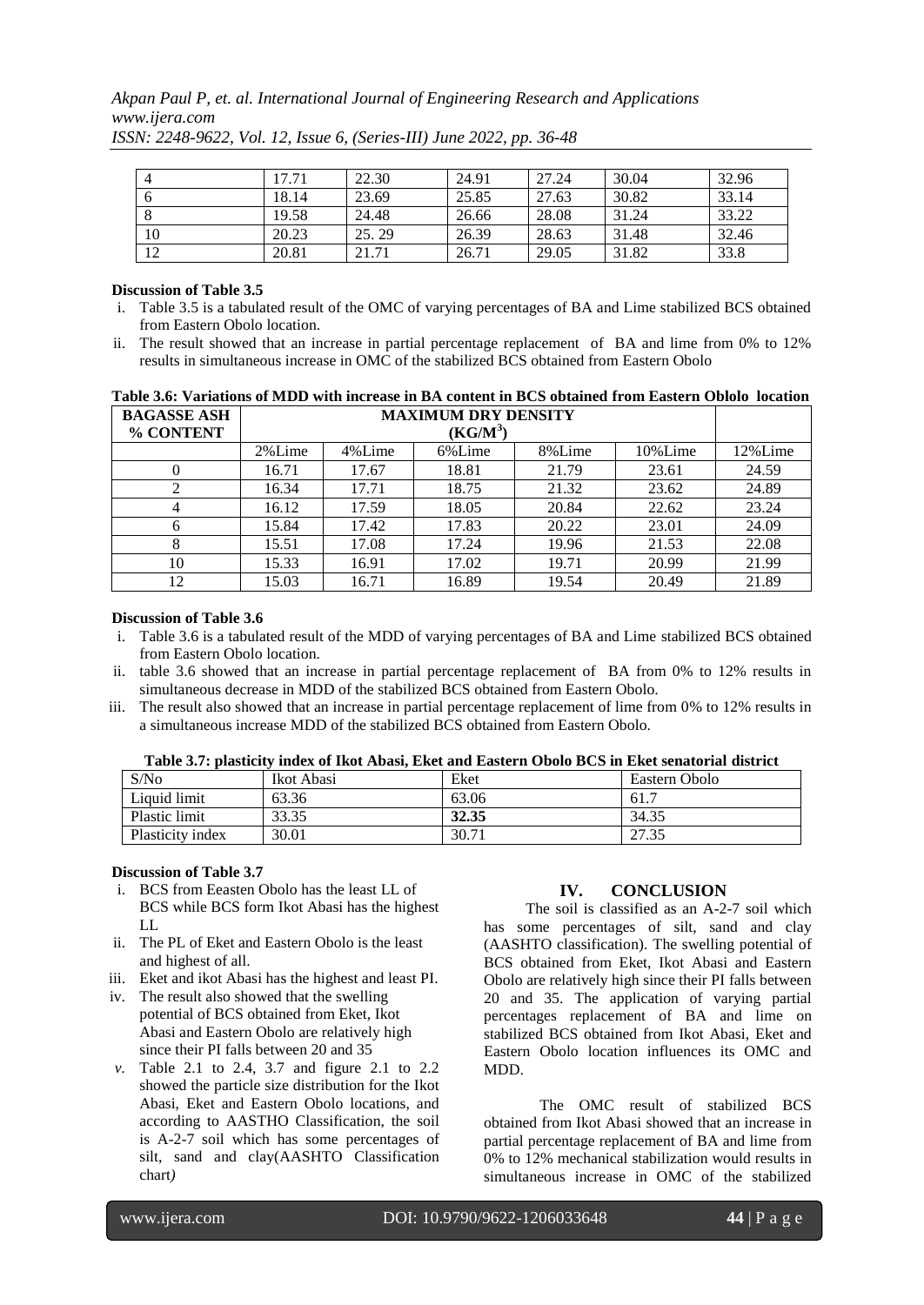BCS. The MDD result of lime stabilization also showed that increase in percentage of lime from 0% to 12% partial replacement of stabilized BCS result in simultaneous increase in MDD. However, BA stabilization gave a reverse result that showed that increase in percentage of BA from 0% to 12% partial replacement of stabilized BCS result in simultaneous decrease in MDD.

The result of stabilized BCS from Eket location showed that an increase in percentage of BA and lime from 0% to 12% results in simultaneous increase in OMC of the stabilized BCS. The MDD result also showed that an increase in partial percentage replacement of lime from 0% to 12% would result in simultaneous increase in MDD of the stabilized BCS. The MDD of BA stabilization gave a reverse trend unlike lime stabilization. The result showed that an increase in partial percentage replacement of BA from 0% to 12% results in simultaneous decrease in MDD of the stabilized BCS.

The result of stabilized BCS from Eastern Obolo location showed that an increase in partial percentage replacement of BA and lime from 0% to 12% results in simultaneous increase in OMC of the stabilized BCS obtained from Eastern Obolo. The result of BCS stabilization with BA showed that an increase in partial percentage replacement of BA from 0% to 12% results in simultaneous decrease in MDD of the stabilized BCS. Stabilization of BCS with lime result showed that an increase in partial percentage replacement of lime from 0% to 12% would results in simultaneous increase in MDD of the stabilized BCS.

Conclusively, the mechanical and chemical stabilization of BCS obtained from the three locations produced similar characteristics in OMC and MDD when BA and lime admixtures are used.

#### **V. RECOMMENDATION**

Federal ministry of works should support the use of BA and lime for mechanical stabilization of road pavement, since it will help fulfill the requirements ISO 9001:2018 standards.

#### **CONTRIBUTION TO KNOWLEDGE**

The use of BA and lime will help engineers to properly analyze and design subgrades road pavements in locations where black cotton soil exist.

#### **REFERENCES**

- [1]. Agunwamba, J.C., Okonkwo, U. N., & Iro, U. I. (2016). Geometric models for lateritic soils stabilized with cement and bagasse ash: *Journal of Technology*. 35: 769-777
- [2]. Akaha, c., and Syveslter, T, (2016) Geotechnical and chemical evaluation of

tropical Red soils in a Deltaic Environment implications for Road construction.

- [3]. Akinwande, J., and Aderinola O.R. (2020). Sub-Soil Investigation of A Proposed Construction Site At Ado -Ekti, South Western, Nigeria. 7: 11471- 11476. [https://www.researchgate.net/publication/342](https://www.researchgate.net/publication/342571551_Sub-Soil_Investigation_Of_A_Proposed_) [571551\\_Sub-](https://www.researchgate.net/publication/342571551_Sub-Soil_Investigation_Of_A_Proposed_)[Soil\\_Investigation\\_Of\\_A\\_Proposed\\_](https://www.researchgate.net/publication/342571551_Sub-Soil_Investigation_Of_A_Proposed_) Construction\_Site\_At\_Ado\_- Ekti\_South\_Western\_Nigeria
- [4]. Bhujbal, P and Gaikwad, A.,(2022). Quantitative study of Shrinkage and Crack Development in Black Cotton Soil (February 25, 2022). *Proceedings of the 3rd International Conference on Contents, Computing & Communication (ICCCC-2022)*, Available at SSRN: https://ssrn.com/abstract=4043364 or http://dx.doi.org/10.2139/ssrn.4043364
- [5]. Chethan B. A. and Ravi Shankar A. U.(2021). Effect of Flash Flood and Weather Changes on Unconfined Compressive Strength of Cement- and Fly Ash-Stabilized Black Cotton Soil Used as Road Materials, *International Journal of Pavement Research and Technology- Springer Science and Business Media*, [https://doi.org/10.1007%2Fs42947-021-](https://doi.org/10.1007%2Fs42947-021-00125-y) [00125-y](https://doi.org/10.1007%2Fs42947-021-00125-y)
- [6]. Fulzele U.G.,.Ghane V.R, Parkhe , (2016 ). Study of Structures in Black Cotton Soil, *International Journal of Advances in Science, D.D.Engineering and Technology(IJASEAT)*  $(4)$  2 : 136-140
- [7]. Garg R., Biswas T., Kumar A., Siddharth A., and Singh D.R.(2021). Stabilization of expansive soil by using industrial waste, *Journal of Physics: Conference Series*- IOP publishing, (1) 2070: 012238, [https://doi.org/10.1088%2F1742-](https://doi.org/10.1088%2F1742-6596%2F2070%2F1%2F012238) [6596%2F2070%2F1%2F012238](https://doi.org/10.1088%2F1742-6596%2F2070%2F1%2F012238)
- [8]. Kiran, C, Muhamed, N K, and Jaya, R. S. (2019). Mechanical Stabilization of Black Cotton Soil Using Recycled Concrete Aggregates, *12th International Conference on Low-Volume Roads*, http://www.trb.org/Publications/Blurbs/17956 7.aspx <http://worldcat.org/issn/00978515>
- [9]. Kollu D., Nagarajan T.N., Rajarajachozhan R,.Sriaadith V., and Saravanan, V. (2021). Stabilization of Black Cotton Soil using Lime and Phosphogypsum. *International Journal of Emerging Trends in Engineering Research*. 9. dio.10.30534/ijeter/2021/29942021.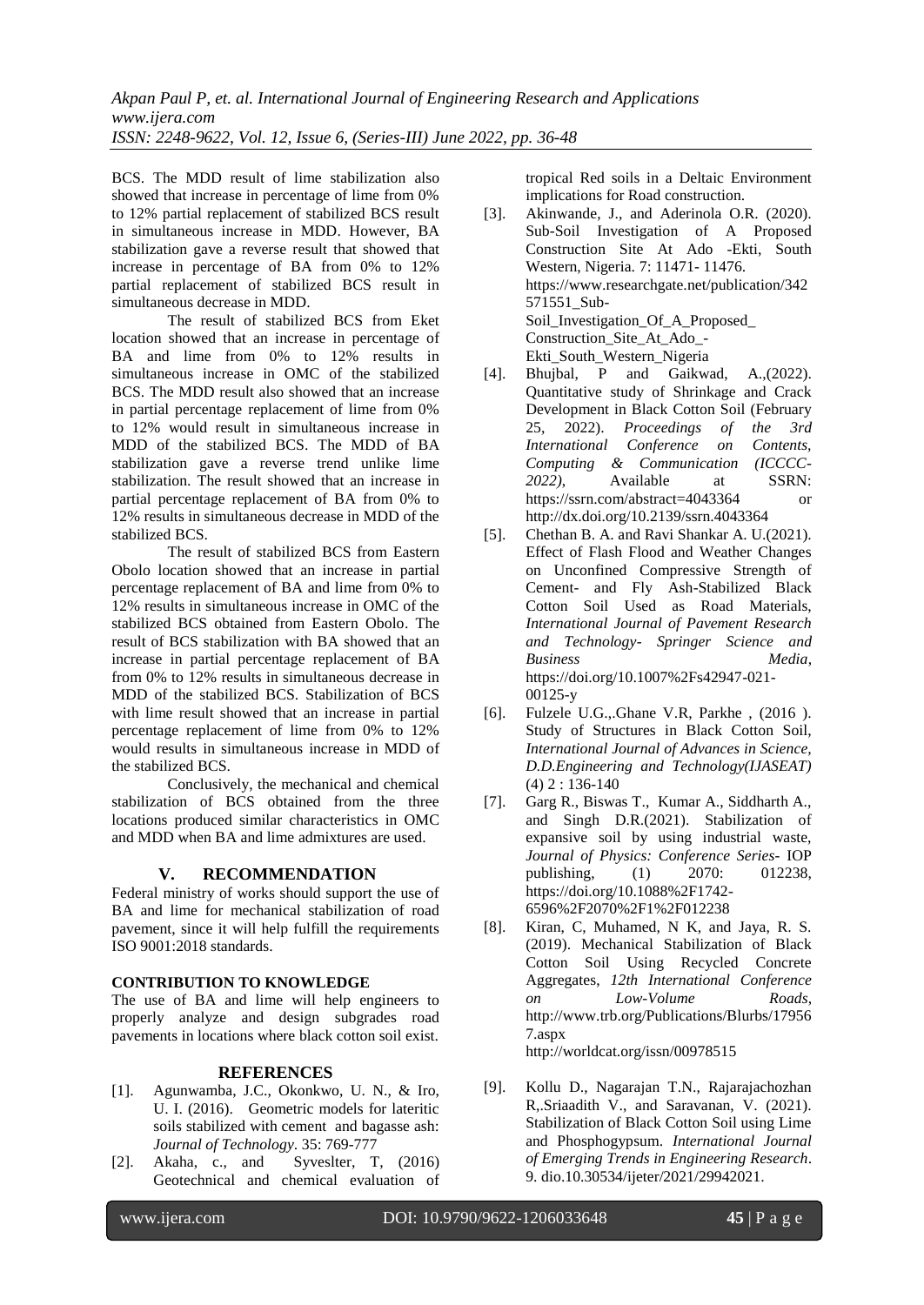https://www.researchgate.net/publication/351 067873\_Stabilization\_of\_Black\_Cotton\_Soil using Lime and Phosphogypsum

- [10]. Kshatriya R. and Sathe P. and Kankarej P.,(2022) Analysis and Behavior of Retaining Wall on Black Cotton Soil by Using Software<br>
'PLAXIS 2D' (February 25, 2022). 'PLAXIS 2D' (February 25, 2022). *Proceedings of the 3rd International Conference on Contents, Computing & Communication (ICCCC-2022)*, Available at SSRN: https://ssrn.com/abstract=4043255 or <http://dx.doi.org/10.2139/ssrn.4043255>
- [11]. Kumar C. R., Gadekari R. S., Vani G., and Mini K..M. (2022). Stabilization of black cotton soil and loam soil using reclaimed asphalt pavement and waste crushed glass, *Materials Today: Proceedings*, (24) 2: 379-387, https://doi.org/10.1016/j.matpr.2020.04.289. https://www.sciencedirect.com/science/article /pii/S2214785320329114
- [12]. Mai-Bade U.Y., Chinade A.U., Batari A., and Saeed S.M., (2021).Stabilization of Black Cotton Soil Using Various Admixtures: A Review, *Composite Materials*. (5) 2:37-45. doi: 10.11648/j.cm.20210502.12
- [13]. Majeed M. and Tangri A.P.(2021). Stabilization of soil using industrial wastes, Conference Series: Earth and Environmental Science-IOP publishing, [https://doi.org/10.1088%2F1755-](https://doi.org/10.1088%2F1755-1315%2F889%2F1%2F012018) [1315%2F889%2F1%2F012018,](https://doi.org/10.1088%2F1755-1315%2F889%2F1%2F012018) (889)1:
- [14]. Nanda P. (2021). Black Cotton Soil Stabilization by Using Fly Ash - Kota Stone Slurry Mix, *International Journal for Research in Applied Science and Engineering Technology* , (11) 9: 1699-1703.Dio.10.22214/ijraset.2021.39086
- [15]. Navagire O.P, Sharma S.K., and Rambabu D.(2021). Stabilization of black cotton soil with coal bottom ash, *Materials Today: Proceedings- Elsevier,* 52: 979--985*,*  [https://doi.org/10.1016%2Fj.matpr.2021.10.4](https://doi.org/10.1016%2Fj.matpr.2021.10.447) [47,](https://doi.org/10.1016%2Fj.matpr.2021.10.447)
- [16]. Patel A.(2019). Geotechnical Investigations and Improvement of Ground Conditions, -

Soil stabilization, *Woodhead Publishing Series in Civil and Structural Engineering*, 19-27, https://doi.org/10.1016/B978-0-12- 817048-9.00003-2.

https://www.sciencedirect.com/science/article /pii/b9780128170489000032

- [17]. Premkumar R.,. Subha B, Sandhiya P.S., and Narayanan S, K., (2021). Stabilization of Black Cotton Soil with Groundnut Shell Ash, *Materials Research Proceedings*, 19 : 44-50,
- [18]. https://doi: https://doi.org/10.21741/9781644901618-6
- [19]. Priya P., and Singh R. (2021). Stabilization of Black cotton soil using Fly ash. International Journal of Recent Technology and Engineering. 9. 91-96. 10.35940/ijrte.E5164.019521. [https://www.researchgate.net/publication/349](https://www.researchgate.net/publication/349374239_Stabilization_of_Black_cotton_soil_using_Fly_ash) [374239\\_Stabilization\\_of\\_Black\\_cotton\\_soil\\_](https://www.researchgate.net/publication/349374239_Stabilization_of_Black_cotton_soil_using_Fly_ash) [using\\_Fly\\_ash](https://www.researchgate.net/publication/349374239_Stabilization_of_Black_cotton_soil_using_Fly_ash)
- [20]. Prudhvi M., and Chellaiah G.,(2022). Comparative Analysis of Utilization of Salts for Stabilization of Black Cotton Soil, *Lecture Notes in Civil Engineering - Earthquake Geotechnics,*189-194, DOI: 10.1007/978-981-16-5669-9\_16
- [21]. Rehman, and Mujeeb. (2020). Comparative Study on Stabilized Black Cotton Soil. 05.: 46-52. [https://www.researchgate.net/publication/344](https://www.researchgate.net/publication/344592180_Comparative_Study_on_Stabilized_Black_) [592180\\_Comparative\\_Study\\_on\\_Stabilized\\_](https://www.researchgate.net/publication/344592180_Comparative_Study_on_Stabilized_Black_) [Black\\_C](https://www.researchgate.net/publication/344592180_Comparative_Study_on_Stabilized_Black_)otton\_Soil
- [22]. Shanmugavadivu P.M.. (2021). Indian Journal of Research - Black cotton soil. Paripex-Indian Journal of Research. 8: 44-45. [https://www.researchgate.net/publication/355](https://www.researchgate.net/publication/355170343_Indian_Journal_of_Research_-_Black_cotton_soil) [170343\\_Indian\\_Journal\\_of\\_Research\\_-](https://www.researchgate.net/publication/355170343_Indian_Journal_of_Research_-_Black_cotton_soil) [\\_Black\\_cotton\\_soil](https://www.researchgate.net/publication/355170343_Indian_Journal_of_Research_-_Black_cotton_soil)
- [23]. Sahana M .B., Pallavi H.J., and Siddaraju N.,(2022). Experimental Study on Black Cotton Soil to be used
- [24]. as Filling Material by Strengthening with Bagasse Ash and Brick Dust, *International Journal of Innovative Science and Research Technology* , (7) 4: 958-962, www.ijisrt.com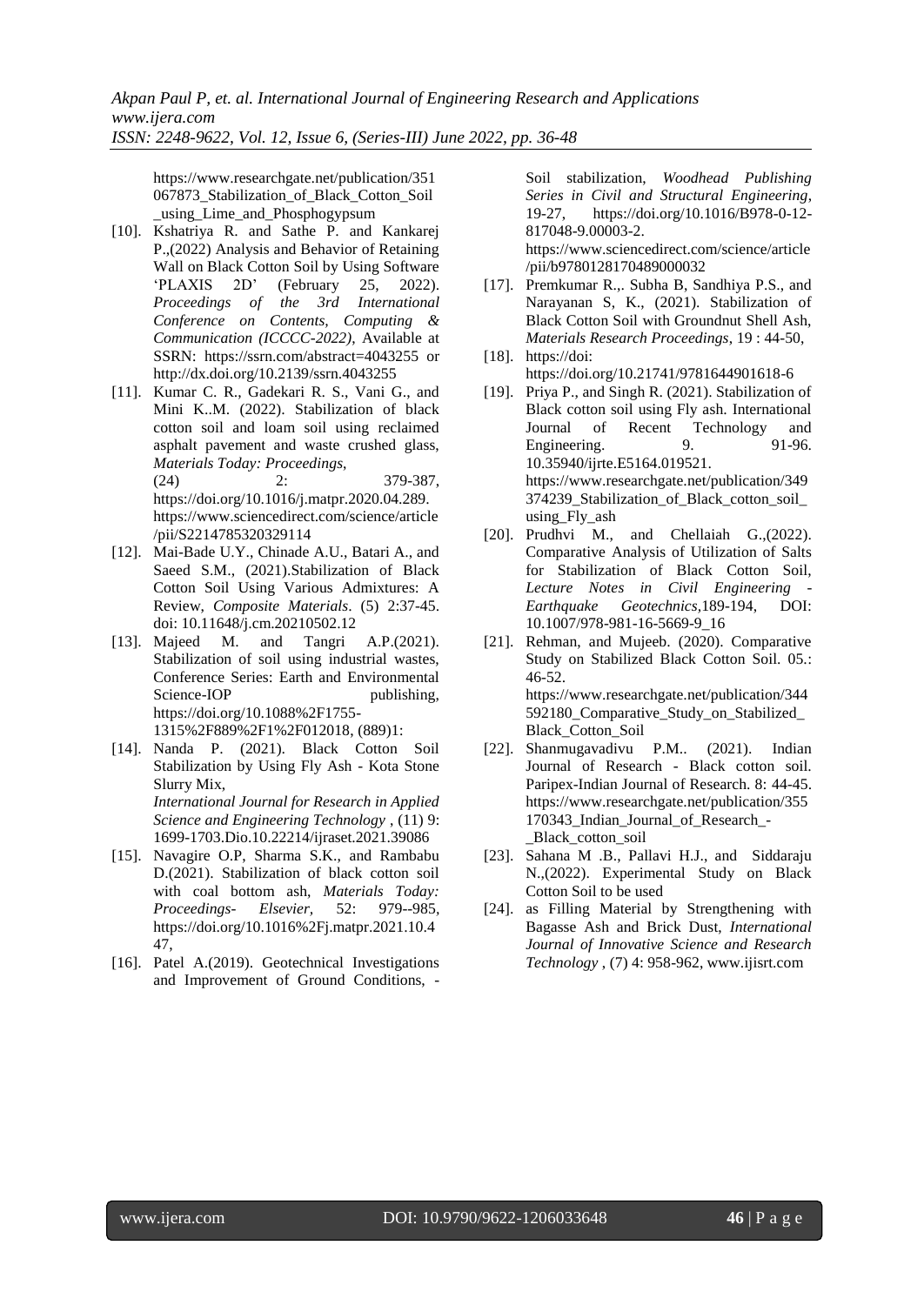### **APPENDIX A**



**Plate 1. 1 Processing stage of Plate 1.2. bagasse refining bagasse fibrous**





Plate 1.3 Raw sugar cane plant Plate 1.4 refined bagasse fibrous **processed to bagasse** 





Plate1.5 Incinerated bagasse fibrous



Plate 1.6.liquid limit testing of black cotton soil

l

www.ijera.com DOI: 10.9790/9622-1206033648 **47** | P a g e